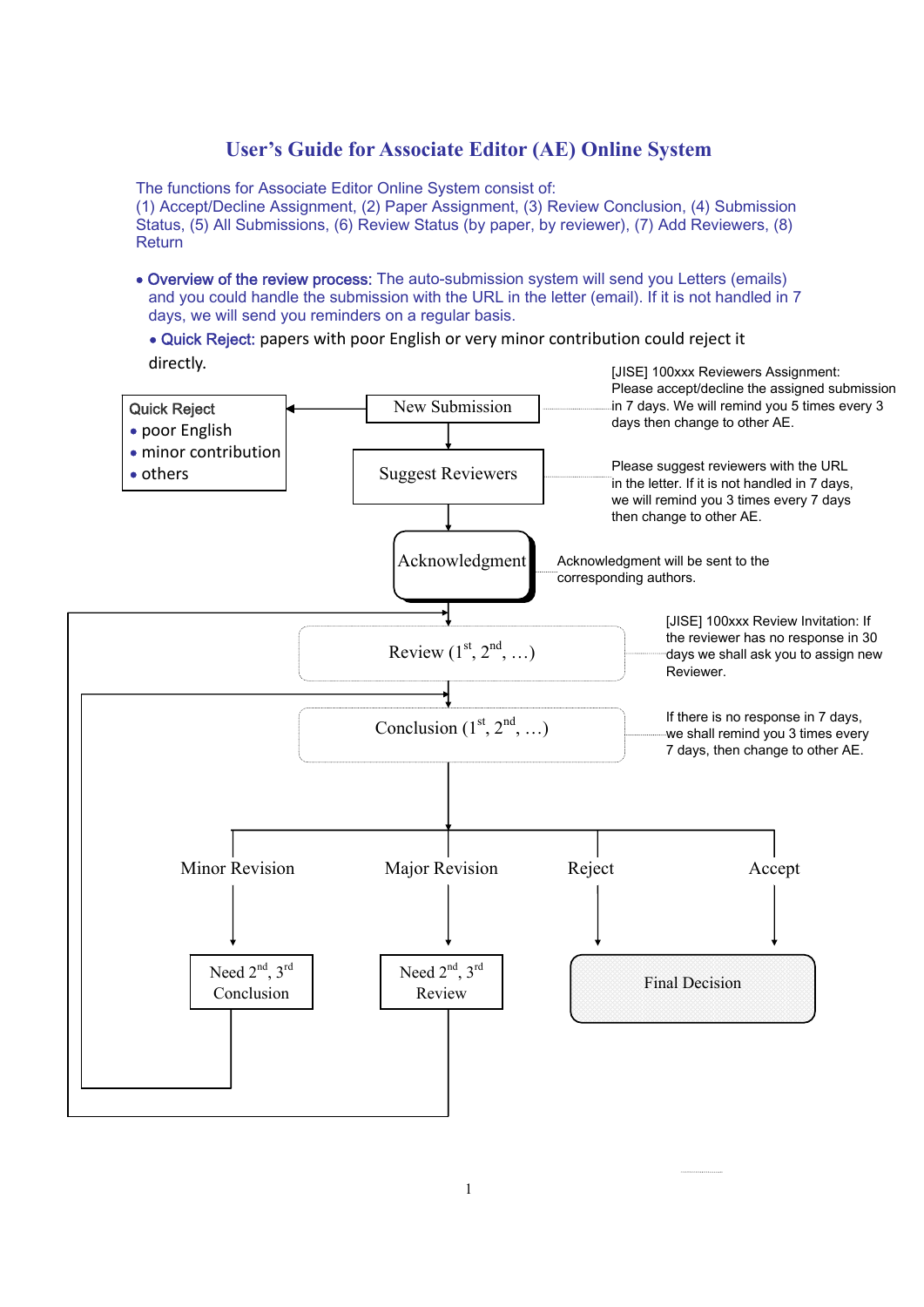(1) Accept/Decline Assignment: Please press the button to decide whether you would like to handle this submission.

## (2) Paper Assignment:

(i) Please select an unassigned submission in the left column which shows " $(0)$ ", where " $(0)$ " means none of the reviewers have been assigned; "(4)" means 4 reviewers have already been assigned.

All the information for this submission will be shown as follows and by clicking "Manuscript" you can read the full text of this submission.

| C ISAS Journal Management System - Windows Internet Explorer                                                                                                                               |                                  |                                                                                                                                                                                                                                                                                                                                                                                                                                                                                                                                                                                                                                                                                                                                                                                                                                                                        |                                                                                |                                                     |                                                      |                |                                                                                           | аI                                 |
|--------------------------------------------------------------------------------------------------------------------------------------------------------------------------------------------|----------------------------------|------------------------------------------------------------------------------------------------------------------------------------------------------------------------------------------------------------------------------------------------------------------------------------------------------------------------------------------------------------------------------------------------------------------------------------------------------------------------------------------------------------------------------------------------------------------------------------------------------------------------------------------------------------------------------------------------------------------------------------------------------------------------------------------------------------------------------------------------------------------------|--------------------------------------------------------------------------------|-----------------------------------------------------|------------------------------------------------------|----------------|-------------------------------------------------------------------------------------------|------------------------------------|
|                                                                                                                                                                                            |                                  | Altp://journal.iis.sinica.edu.tw/servlet/Member/AssociateEditors?actionTrackId_1=32&PageAction=receivePaperList&actionConfe v  ++  X                                                                                                                                                                                                                                                                                                                                                                                                                                                                                                                                                                                                                                                                                                                                   |                                                                                |                                                     |                                                      |                | Bing                                                                                      | - ام                               |
| 編輯(E)<br>檔案田<br>檢視(Y)                                                                                                                                                                      | 我的最愛仏)<br>工具①                    | 説明(H)                                                                                                                                                                                                                                                                                                                                                                                                                                                                                                                                                                                                                                                                                                                                                                                                                                                                  |                                                                                |                                                     |                                                      |                |                                                                                           |                                    |
| <b>Nindows</b> Live                                                                                                                                                                        | َم                               | 好友動向<br>個人檔案                                                                                                                                                                                                                                                                                                                                                                                                                                                                                                                                                                                                                                                                                                                                                                                                                                                           | 郵件<br>相片                                                                       | 行事曆                                                 | MSN<br>分享                                            | 国 - 味          |                                                                                           | <b>V</b><br>登入                     |
| 47<br>$88 -$                                                                                                                                                                               | SAS Journal Management Sy        | SAS Journal Management X                                                                                                                                                                                                                                                                                                                                                                                                                                                                                                                                                                                                                                                                                                                                                                                                                                               |                                                                                |                                                     |                                                      | A - N          |                                                                                           | - ☆ 網頁① - ◎ 工具①)                   |
| <b>Academia Sinica</b><br>中央研究院 資訊科學研究所<br><b>Authors</b><br>Welcome, Prof. Wu, Tzong-Chen<br><sup>O</sup> Accept/Decline Assignment<br><sup>O</sup> Review Status (by paper, by reviewer) | Institute of Information Science | <b>Reviewers</b><br><sup>O</sup> Paper Assignment                                                                                                                                                                                                                                                                                                                                                                                                                                                                                                                                                                                                                                                                                                                                                                                                                      | <b>Associate Editors</b><br><b>OReview Conclusion</b><br><b>OAdd Reviewers</b> |                                                     | <b>Managing Editor</b><br><b>O</b> Submission Status |                | <b>Staffs</b><br>Personal Profile   Change Password   Logout  <br><b>OAII</b> Submissions | <b>IISE</b><br><sup>o</sup> Return |
| Assign Papers to Reviewers - [AE : Wu, Tzong-Chen]                                                                                                                                         |                                  |                                                                                                                                                                                                                                                                                                                                                                                                                                                                                                                                                                                                                                                                                                                                                                                                                                                                        |                                                                                |                                                     |                                                      |                | <b>O</b> input mode ● edit mode                                                           |                                    |
| <b>Not-Assigned Papers:</b>                                                                                                                                                                |                                  |                                                                                                                                                                                                                                                                                                                                                                                                                                                                                                                                                                                                                                                                                                                                                                                                                                                                        |                                                                                | <b>Reviewers:</b>                                   |                                                      | $\Box$ all REs |                                                                                           |                                    |
| Not-Assigned: 3 paper(s), as follows :                                                                                                                                                     |                                  |                                                                                                                                                                                                                                                                                                                                                                                                                                                                                                                                                                                                                                                                                                                                                                                                                                                                        |                                                                                | Please select reviewers :                           |                                                      |                |                                                                                           |                                    |
|                                                                                                                                                                                            |                                  | (4) - [100004 - 1st]: A New Dynamic ID-based RFID Mutual Authentica<br>(0) - [100034 - 2nd]: Improved Integral Attacks on Rijndael with Large<br>(3) - [100046 - 1st]: Efficient Identity-based Authenticated Multiple Key                                                                                                                                                                                                                                                                                                                                                                                                                                                                                                                                                                                                                                             | >>                                                                             | $-$ none $-$<br>R <sub>1</sub><br>-- none --<br>R2: |                                                      |                |                                                                                           |                                    |
|                                                                                                                                                                                            |                                  |                                                                                                                                                                                                                                                                                                                                                                                                                                                                                                                                                                                                                                                                                                                                                                                                                                                                        |                                                                                |                                                     |                                                      |                |                                                                                           |                                    |
|                                                                                                                                                                                            |                                  | SISAS Journal Management System - Windows Internet Explorer                                                                                                                                                                                                                                                                                                                                                                                                                                                                                                                                                                                                                                                                                                                                                                                                            |                                                                                |                                                     |                                                      |                | $\Box$ e                                                                                  |                                    |
|                                                                                                                                                                                            |                                  | A http://journal.iis.sinica.edu.tw/servlet/Member/AssociateEditors                                                                                                                                                                                                                                                                                                                                                                                                                                                                                                                                                                                                                                                                                                                                                                                                     |                                                                                |                                                     |                                                      |                |                                                                                           |                                    |
|                                                                                                                                                                                            |                                  |                                                                                                                                                                                                                                                                                                                                                                                                                                                                                                                                                                                                                                                                                                                                                                                                                                                                        |                                                                                |                                                     |                                                      |                |                                                                                           |                                    |
|                                                                                                                                                                                            | <b>Registering Paper of JISE</b> |                                                                                                                                                                                                                                                                                                                                                                                                                                                                                                                                                                                                                                                                                                                                                                                                                                                                        |                                                                                |                                                     |                                                      |                |                                                                                           |                                    |
|                                                                                                                                                                                            | Paper ID: 100034                 |                                                                                                                                                                                                                                                                                                                                                                                                                                                                                                                                                                                                                                                                                                                                                                                                                                                                        |                                                                                |                                                     |                                                      |                |                                                                                           |                                    |
|                                                                                                                                                                                            | Times: 2nd                       |                                                                                                                                                                                                                                                                                                                                                                                                                                                                                                                                                                                                                                                                                                                                                                                                                                                                        |                                                                                |                                                     |                                                      |                |                                                                                           |                                    |
|                                                                                                                                                                                            |                                  | Title : Improved Integral Attacks on Rijndael with Large Blocks                                                                                                                                                                                                                                                                                                                                                                                                                                                                                                                                                                                                                                                                                                                                                                                                        |                                                                                |                                                     |                                                      |                |                                                                                           |                                    |
|                                                                                                                                                                                            |                                  | Author(s): Yanjun Li (Chinese Academy of Sciences, CHINA)<br>Wenling Wu (Chinese Academy of Sciences, CHINA)                                                                                                                                                                                                                                                                                                                                                                                                                                                                                                                                                                                                                                                                                                                                                           |                                                                                |                                                     |                                                      |                |                                                                                           |                                    |
|                                                                                                                                                                                            |                                  | Category: Data / Data Encryption / Code Breaking                                                                                                                                                                                                                                                                                                                                                                                                                                                                                                                                                                                                                                                                                                                                                                                                                       |                                                                                |                                                     |                                                      |                |                                                                                           |                                    |
|                                                                                                                                                                                            |                                  | Keyword : Block cipher, distinguisher, integral attack, Rijndael, partial sum technique                                                                                                                                                                                                                                                                                                                                                                                                                                                                                                                                                                                                                                                                                                                                                                                |                                                                                |                                                     |                                                      |                |                                                                                           |                                    |
|                                                                                                                                                                                            |                                  | <b>Abstract:</b> In this paper, we present some improved integral attacks on<br>Rijndael whose block sizes are larger than 128 bits. We will introduce<br>some 4-round distinguishers for Rijndael with large blocks proposed by<br>Marine Minier (AFRICACRYPT 2009), and propose a new 4th-order<br>4-round distinguisher for Rijndael-192. Basing on these distinguishers,<br>together with the partial sum technique proposed by Niels Ferguson (FSE<br>2000), we can apply integral attacks up to 8-round Rijndael-160, 9-round<br>Rijndael-192, and 9-round Rijndael-224. Compared to the square attack<br>proposed by Samuel Galice (AFRICACRYPT 2008), we give different<br>attacks on Rijndael-256 to 8 and 9 rounds. Except the attack on Rijndael-<br>256, all the other results are the best cryptanalytic results on Rijndael<br>with large blocks so far. |                                                                                |                                                     |                                                      |                |                                                                                           |                                    |
|                                                                                                                                                                                            |                                  | Manuscript : 25KB, 2010/02/11 15:37:52                                                                                                                                                                                                                                                                                                                                                                                                                                                                                                                                                                                                                                                                                                                                                                                                                                 |                                                                                |                                                     |                                                      |                |                                                                                           |                                    |
|                                                                                                                                                                                            | Reviewer(s):                     |                                                                                                                                                                                                                                                                                                                                                                                                                                                                                                                                                                                                                                                                                                                                                                                                                                                                        |                                                                                |                                                     |                                                      |                |                                                                                           |                                    |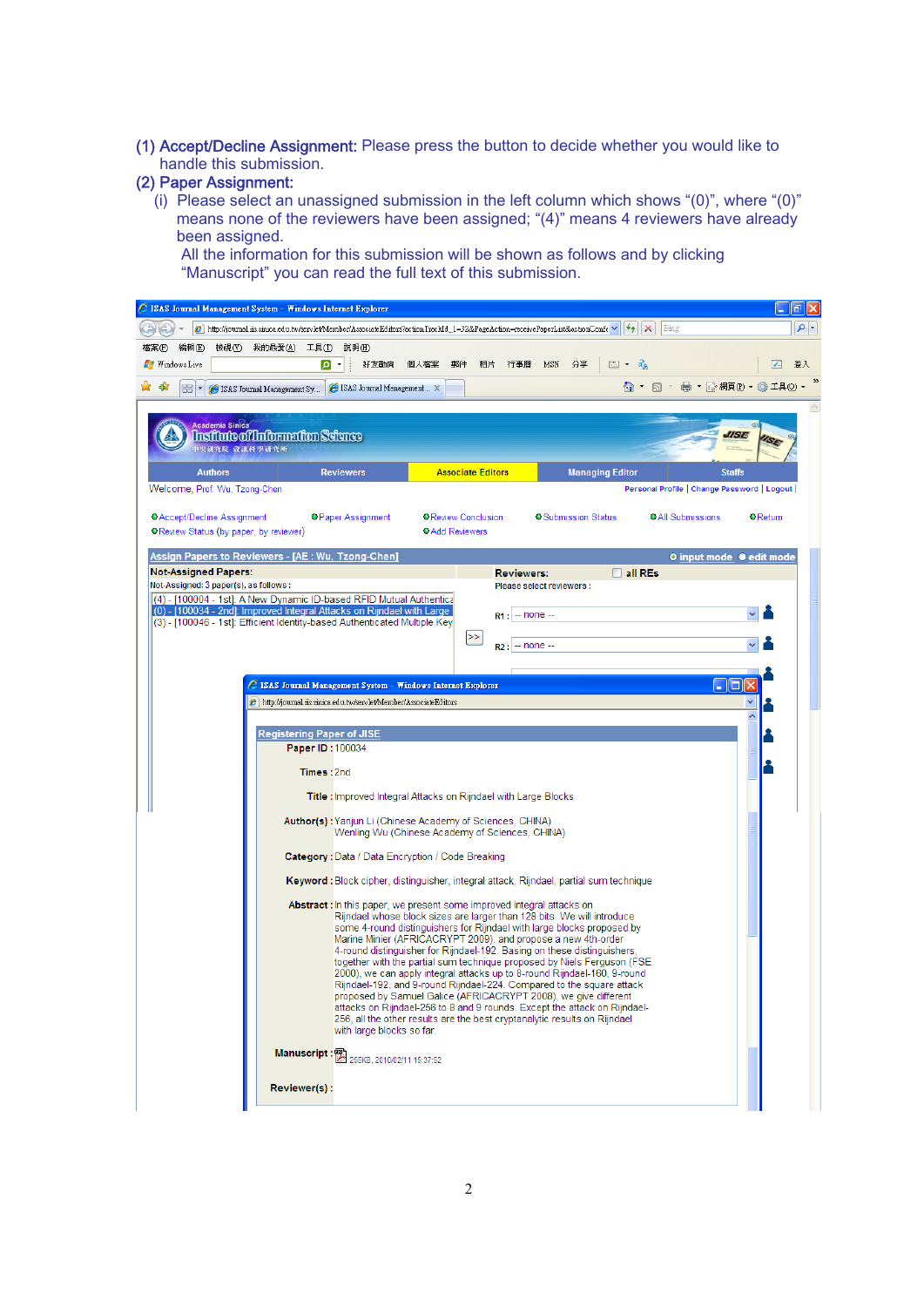- (ii) Please assign 3 or 4 reviewers. The reviewers' list in the field of this submission will be shown when you click <u>Moster you have selected 3-4 reviewers, please click</u> " then the review invitations will be sent to the assigned reviewers.
- \* All the reviewers in our database will be shown when you select  $\Box$  all RES

\* If you want to add new reviewers please click "Add Reviewers" to assign new reviewers.

| E ISAS Journal Management System - Windows Internet Explorer                                                                                  |                                                                  | $-$ none $-$                                                                                                                          | $\Box$ e $\boxtimes$   |
|-----------------------------------------------------------------------------------------------------------------------------------------------|------------------------------------------------------------------|---------------------------------------------------------------------------------------------------------------------------------------|------------------------|
| $\epsilon$ http://journal.iis.sinica.edu.tw/servlet/Member/AssociateEditors                                                                   |                                                                  | Ya-Fen Chang -(0 / 0)<br>Rong-Jaye Chen -(0 / 0)                                                                                      | $\rho$ .               |
| 編輯(E)<br>檢視(V)<br>我的最愛(A) 工具(T)<br>説明(H)<br>檔案①                                                                                               |                                                                  | Kefei Chen - (0 / 0)                                                                                                                  |                        |
| <b>Nindows</b> Live<br>َمَ<br>好友動向                                                                                                            | 個人檔案<br>郵件<br>相片                                                 | Shyi-Chyi Cheng - (3/3)<br>Cheng-Kang Chu -(0 / 0)                                                                                    | 登入<br>⋥                |
| - 457<br><b>4  FM90.9 佳音經典音樂</b><br>88<br>$\overline{\phantom{a}}$<br>SAS Journal Management Sy                                               |                                                                  | Chun-I Fan -(1 / 1)<br>GISAS Journal M <sub>i</sub> Hossein Ghodosi - (0 / 0)                                                         | $\rightarrow$<br>工具(0) |
|                                                                                                                                               |                                                                  | D. J. Guan $-(0/0)$<br>Wei-Hua He -(0 / 0)                                                                                            |                        |
| Academia Sinica<br>Institute of Information Science<br>中央研究院 資訊科學研究所                                                                          |                                                                  | Han-Cheng Hsiang - (0 / 0)<br>Xinyi Huang -(1 / 1)<br>Min-Shiang Hwang - (0 / 0)<br>Jinn-Ke Jan $-(0/0)$                              | <b>ISE</b>             |
| <b>Authors</b><br><b>Reviewers</b>                                                                                                            |                                                                  | Associate Editors Wen-Sheng Juang -(1/1)                                                                                              |                        |
| Welcome, Prof. Wu, Tzong-Chen                                                                                                                 |                                                                  | Xiejia Lai - (1 / 1)<br>Jin-Jang Leou -(1 / 1)                                                                                        | Logout                 |
| <sup>O</sup> Accept/Decline Assignment<br><b>OPaper Assignment</b><br><b>OReview Status (by paper, by reviewer)</b>                           | <b>OAdd Reviewers</b><br>on.<br><sup>O</sup> Reviewer Assignment | Phan C.W. Raphael -(0 / 0)<br>Vincent Rijmen - (1 / 1)<br>Kyung-Ah Shim - (1 / 1)<br>Hung-Ming Sun -(1 / 1)<br>Yuh-Min Tseng -(1 / 1) | Return                 |
| Assign Papers to Reviewers - [AE : Wu, Tzong-Chen]                                                                                            |                                                                  | Raylin Tso - (2 / 2)<br>Shuenn-Shyang Wang - (0 / 0)                                                                                  | lit mode               |
| <b>Not-Assigned Papers:</b>                                                                                                                   |                                                                  | Rev <sub>Shyi-Tsong</sub> Wu-(1/1)                                                                                                    |                        |
| Not-Assigned: 3 paper(s), as follows:                                                                                                         |                                                                  | Plea Chia-Hung Yeh -(1 / 1)                                                                                                           |                        |
| (4) - [100004 - 1st]: A New Dynamic ID-based RFID Mutual Authentica<br>(0) - [100034 - 2nd]: Improved Integral Attacks on Rijndael with Large |                                                                  | Fangguo Zhang -(1 / 1)<br>$R1:$ Han-Cheng Hsiang -(0 / 0)                                                                             |                        |
| (3) - [100046 - 1st]: Efficient Identity-based Authenticated Multiple Key                                                                     | $\geq$                                                           | $R2$ : Kyung-Ah Shim - $(1/1)$                                                                                                        |                        |
|                                                                                                                                               |                                                                  | $R3:$ Chia-Hung Yeh -(1/1)                                                                                                            |                        |
|                                                                                                                                               |                                                                  | $R4$ : Hung-Ming Sun -(1/1)                                                                                                           |                        |
|                                                                                                                                               |                                                                  | $RS:$ -- none --                                                                                                                      |                        |

(3) Review Conclusion: Please make conclusion and your comments will be sent to the authors. Please notice that if a second review is required you have to select "major revision" as follows.

|   |                                                                   | C ISAS Journal Management System - Windows Internet Explorer                                                   |                                                                                                                                                                                                                                                                   |   |                     |
|---|-------------------------------------------------------------------|----------------------------------------------------------------------------------------------------------------|-------------------------------------------------------------------------------------------------------------------------------------------------------------------------------------------------------------------------------------------------------------------|---|---------------------|
|   | Altro://journal.iis.sinica.edu.tw/servlet/Member/AssociateEditors |                                                                                                                |                                                                                                                                                                                                                                                                   |   |                     |
|   | Save                                                              | Submit<br>Close                                                                                                |                                                                                                                                                                                                                                                                   |   | $\hat{\phantom{a}}$ |
| ł | <b>Conclusion</b><br>Paper ID:<br><b>Paper Title:</b>             | (1st review)<br>100004                                                                                         | A New Dynamic ID-based RFID Mutual Authentication Protocol providing Perfect Synchronization                                                                                                                                                                      |   |                     |
|   | Authors:                                                          | Jihwan Lim, Sangjin Kim, Heekuck Oh                                                                            |                                                                                                                                                                                                                                                                   |   |                     |
|   | <b>Response:</b>                                                  |                                                                                                                |                                                                                                                                                                                                                                                                   |   |                     |
|   | 1. Recommendation:                                                |                                                                                                                |                                                                                                                                                                                                                                                                   |   |                     |
|   |                                                                   | ○ Accept as a full paper<br>○ Accept as a short paper<br>O Minor Revision<br><b>Major Revision</b><br>○ Reject | Please assign reviewers:<br>上<br>$\ddotmark$<br>Lo, Nai-Wei<br>R1<br>Han, Yunghsiang Sam<br>R2:<br>Deng, Robert<br> R3:<br>$\ddotmark$<br>Sun, Hung-Ming<br>R4<br>$\ddotmark$<br>R <sub>5</sub><br>$-$ none $-$<br>$\checkmark$<br>$-$ none $-$<br>R <sub>6</sub> |   |                     |
|   | 2. Comments:                                                      |                                                                                                                |                                                                                                                                                                                                                                                                   | ٨ |                     |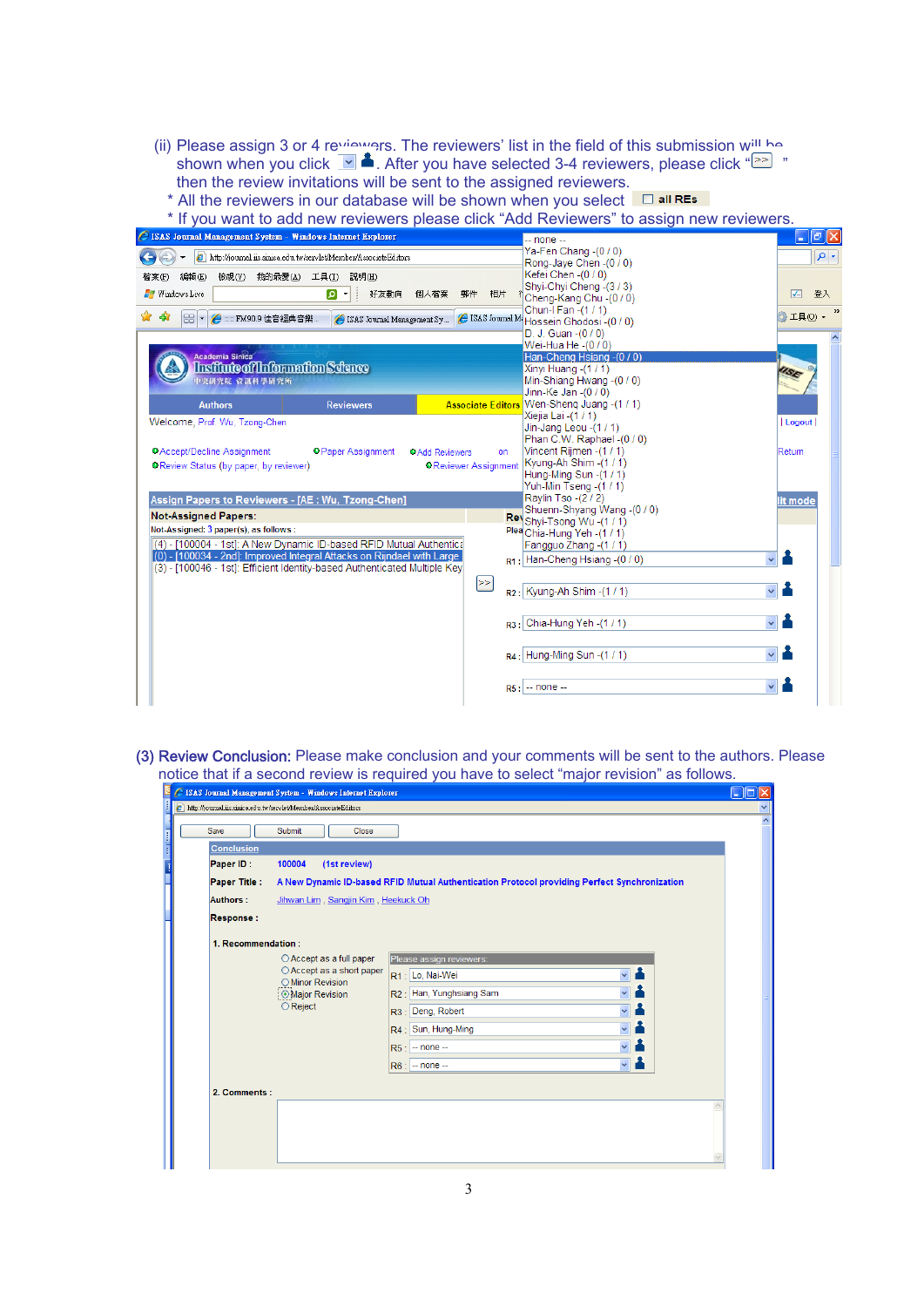#### (4) Submission Status: to check the status of all the submissions handled by you.

Status "RE" means "under review by the reviewers"

"Revised" means "under revision by the author"

"AE Conclusion" means "under conclusion by the associate editor"

| <b>Authors</b>                                                                                                                                 | <b>Reviewers</b>          | <b>Associate Editors</b>                            |                                | <b>Managing Editor</b>                              |                                             |                         | <b>Staffs</b>       |                   |
|------------------------------------------------------------------------------------------------------------------------------------------------|---------------------------|-----------------------------------------------------|--------------------------------|-----------------------------------------------------|---------------------------------------------|-------------------------|---------------------|-------------------|
| Welcome, Prof. Wu, Tzong-Chen                                                                                                                  |                           |                                                     |                                |                                                     | Personal Profile   Change Password   Logout |                         |                     |                   |
| <b>O</b> Accept/Decline Assignment<br>O Review Status (by paper, by reviewer)                                                                  | <b>O</b> Paper Assignment | <b>A Deview Conclusion</b><br><b>OAdd Reviewers</b> | signment                       | <b>O</b> Submission Status                          | <b>OAII</b> Submissions                     |                         |                     | <b>O</b> Return   |
| Click on the icons in each entry to process this submission:<br>View Paper Information<br>Modify Paper Information<br>Upload/Update Manuscript |                           |                                                     |                                |                                                     |                                             |                         |                     |                   |
| <b>Submission Status</b>                                                                                                                       |                           |                                                     |                                |                                                     |                                             |                         |                     | Year: 2010 v      |
|                                                                                                                                                |                           |                                                     |                                |                                                     |                                             |                         |                     | Total: 3 paper(s) |
| Paper No. / Title                                                                                                                              |                           | Author(s)                                           | <b>Review</b><br><b>Status</b> | <b>Manuscript</b>                                   | <b>Status</b>                               |                         | <b>Manipulation</b> |                   |
| #100004 A New Dynamic ID-based RFID Mutual<br>Authentication Protocol providing Perfect<br>Synchronization                                     |                           | Jihwan Lim<br>Sangjin Kim<br>Heekuck Oh             | 1st                            | 四<br><b>BRAKE</b><br>2010/01/11 18:04:08            | <b>RE</b>                                   | ₫                       | 図                   | Ð                 |
| #100034 Improved Integral Attacks on Rijndael with                                                                                             |                           | Yanjun Li                                           | 1st                            | 図<br>255KB<br>2010/02/11 15:37:52                   | Revised(Minor)                              | $\overline{\mathbf{Q}}$ | <b>Y</b>            | Ð                 |
| Large Blocks                                                                                                                                   |                           | Wenling Wu                                          | 2nd                            | $\mathbb{Z}$<br><b>255KB</b><br>2010/02/11 15:37:52 | AE Conclusion                               | $\mathbf \Omega$        | 図                   | D                 |
| #100046 Efficient Identity-based Authenticated<br>Multiple Key Exchange Protocol                                                               |                           | Zuowen Tan                                          | 1st                            | 罗<br>143KB<br>2010/02/25 15:41:46                   | <b>RE</b>                                   | $\mathbf{\Omega}$       | 図                   | D                 |

#### (5) All Submissions: It shows the dates of the review process. When they finished the review and fill out the form, the dates will be recorded on the status.

|                                        | Academia Sinica<br>Institute of Information Science<br>中央研究院 資訊科學研究所                    |                                |                                                    |  |                                              |                                          | <b>JISE</b>             |                   |
|----------------------------------------|-----------------------------------------------------------------------------------------|--------------------------------|----------------------------------------------------|--|----------------------------------------------|------------------------------------------|-------------------------|-------------------|
|                                        | <b>Authors</b>                                                                          | <b>Reviewers</b>               | <b>Associate Editors</b>                           |  | <b>Managing Editor</b>                       |                                          | <b>Staffs</b>           |                   |
|                                        | Welcome, Prof. Jiang, Xiaohong<br>Personal Profile   Change Password   Logout           |                                |                                                    |  |                                              |                                          |                         |                   |
| <sup>O</sup> Accept/Decline Assignment | O Review Status (by paper, by reviewer)                                                 | <b>O</b> Paper Assignment      | <b>OReview Conclusion</b><br><b>OAdd Reviewers</b> |  | <b>O</b> Submission Status                   |                                          | <b>OAII</b> Submissions | <b>O</b> Return   |
| <b>All Submissions</b>                 |                                                                                         |                                |                                                    |  |                                              |                                          |                         | Year: 2010 v      |
|                                        |                                                                                         |                                |                                                    |  |                                              |                                          |                         | Total: 2 paper(s) |
| AE                                     | Paper No. / Title                                                                       | <b>Review</b><br><b>Status</b> | <b>Submission</b>                                  |  | <b>Review</b>                                |                                          | Conclusion              | <b>Decision</b>   |
| Jiang,<br>Xiaohong                     | #100052 Dynamic Navigation Approach for<br>Broadcasting-Flood Avoidance in VANETs       | 1st                            | 2010/3/1                                           |  | Pin-Han Ho:<br>Gaoxi Xiao:<br>Bin Wu:        | $\overline{a}$<br>2010/4/30<br>2010/4/26 |                         |                   |
| Jiang,<br>Xiaohong                     | #100116 Nash Equilibrium of Node<br>Cooperation Based on Metamodel for<br><b>MANETs</b> | 1st                            | 2010/4/27                                          |  | Bin Wu:<br>Song Guo:<br>Mohamed M. A. Azim : | ÷<br>$\overline{\phantom{a}}$<br>$\sim$  |                         |                   |